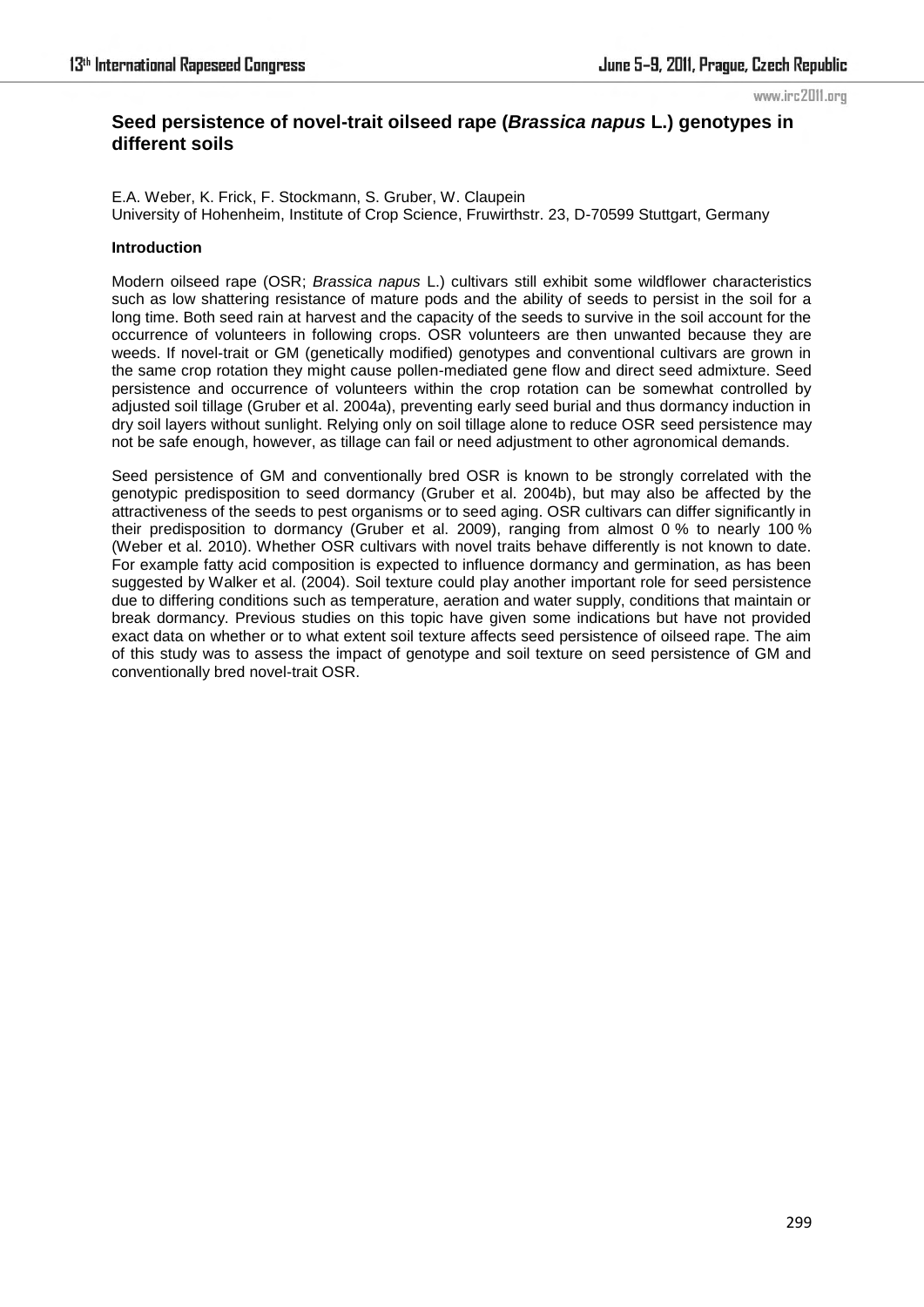### **Material and methods**

The experiment was carried out in 2008/2009 and 2009/2010 in an open-air S1 facility (isolated from the environment by a solid small mesh wire) at the experimental station Ihinger Hof (48° 44' N, 8° 56' E, 478 a.s.l., Ø 8.1°C, Ø 693 mm). It was arranged in a split-plot design with three replicates. Two GM genotypes (sinapine reduced: RedSin; resveratrol enriched: Resvol), their near-isogenic counterparts (Drakkar, Lisora), six (2008) and eight (2009) conventionally bred OSR cultivars with modified traits (seed coat quality: Yellow 1, Yellow 2, Yellow 3, Thin, Thick, Black; fatty acid composition: Holli 1 and Holli 2) and two reference cultivars with low (Express) and high (Smart) seed dormancy were investigated (Tab. 1).

Seeds (500 per replicate) were enclosed in polyester mesh bags and buried (in September 2008 and 2009) in plots with three different soils (silty clay: sC; clay loam: cL; loamy sand: lS; Tab. 2) at a depth of 10 cm for 6 months. Before seeds were buried, seed dormancy was determined according to the Hohenheim dormancy test described by Weber et al. (2010). As no freshly harvested seeds were available in the second year, seed lots from the first year were used once again.

Tab. 1: Scheme of oilseed rape genotypes and their respective traits investigated in the burial experiment 2008/2009 and 2009/2010. Traits: seed coat color<sup>1)</sup>, NDF<sup>2)</sup>, ADF<sup>2)</sup>, ADL<sup>2)</sup> and major fatty  $acids<sup>2</sup>$ . Ref. - reverence

| G.type                                                                         | Breed.m<br>ode                | <b>Traits</b> |                              |            |                      |                                            |                          | <b>Comment</b>                   | <b>Harvest</b> |
|--------------------------------------------------------------------------------|-------------------------------|---------------|------------------------------|------------|----------------------|--------------------------------------------|--------------------------|----------------------------------|----------------|
|                                                                                |                               | <b>Colour</b> | <b>NDF</b>                   | <b>ADF</b> | <b>ADL</b>           | $C$ 18:1                                   | C <sub>18:3</sub>        |                                  |                |
| <b>RedSin</b>                                                                  | GM                            |               |                              |            |                      |                                            |                          | red.<br>sinapine<br>near-        |                |
| <b>Drakkar</b>                                                                 | Conv.                         |               |                              |            |                      |                                            |                          | isogenic to<br>Redsin            | 2008           |
| <b>Resvol</b>                                                                  | <b>GM</b>                     |               |                              |            |                      |                                            |                          | resveratrol<br>enriched<br>near- |                |
| Lisora                                                                         | Conv.                         |               |                              |            |                      |                                            |                          | isogenic to<br>Resvol            | 2008           |
| Yellow1                                                                        | Conv.                         | 4.4           | 14.6                         | 10.3       | 3.4                  |                                            |                          |                                  | 2008           |
| Yellow <sub>2</sub>                                                            | Conv.                         | 2.0           | -                            | 10.5       | 3.4                  |                                            | ٠                        |                                  | 2008           |
| Yellow <sub>3</sub>                                                            | Conv.                         | 4.4           | 16.6                         | 11.4       | 3.1                  | $\overline{\phantom{a}}$                   | $\overline{\phantom{a}}$ | only 2009                        | 2008           |
| <b>Black</b>                                                                   | Conv.                         | 9.0           | -                            | 17.6       | 10.4                 | $\overline{\phantom{a}}$                   | ۰                        | only 2009                        | 2008           |
| <b>Thin</b>                                                                    | Conv.                         | 9.0           | 14.1                         | 12.0       | 6.6                  | ٠                                          | -                        |                                  | 2008           |
| <b>Thick</b>                                                                   | Conv.                         | 9.0           | 21.0                         | 14.9       | 7.8                  |                                            |                          |                                  | 2008           |
| <b>Express</b><br>(ref)                                                        | Conv.                         |               |                              | -          | ٠                    |                                            |                          | low-<br>dormancy                 | 2008           |
| Smart (ref)                                                                    | Conv.                         |               |                              |            |                      |                                            |                          | High<br>dormancy                 | 2008           |
| Holli1                                                                         | Conv.                         |               |                              |            | ٠                    | 79                                         | 2.8                      |                                  | 2008           |
| Holli <sub>2</sub><br>$1)$ $\sim$ $\cdot$<br><b>Contract Contract Contract</b> | Conv.<br>$\sim$ $\sim$ $\sim$ | $\mathbf{r}$  | $\mathbf{r}$<br>$\mathbf{r}$ | $\epsilon$ | $\sim$ $\sim$ $\sim$ | 79<br>$\mathbf{u}$<br>$\sim$ $\sim$ $\sim$ | 3.4                      |                                  | 2008           |

1) Colour determined according to a rating scheme from 1-9 (1-yellow, 9-black)

<sup>2)</sup> NDF, ADF and ADL, C 18:1 and C 18:3 referring to dry weight

The soil was covered by a canopy 4 weeks before and 3 weeks after burial to prevent rainfall and induce dormancy. Seeds were exhumed at the start of the following vegetation periods in March. The number of intact seeds was counted and viability was assessed by a germination test including a dormancy breaking procedure. Data were analyzed using the procedure GLIMMIX of the statistical software package SAS 9.2 (SAS Institute Inc. Cary, NC, USA).

Tab. 2: Soil texture of the investigated soils in the burial experiment

| Soil texture    |       |       |       |      |
|-----------------|-------|-------|-------|------|
|                 | sand  | silt  | clav  | vı   |
| Silty clay (sC) | 1.32  | 74.10 | 28.99 | 0.63 |
| Clay Ioam (cL)  | 21.14 | 37.40 | 43.77 | 3.60 |
| Loamy sand (IS) | 64.43 | 23.89 | 8.22  | 0.66 |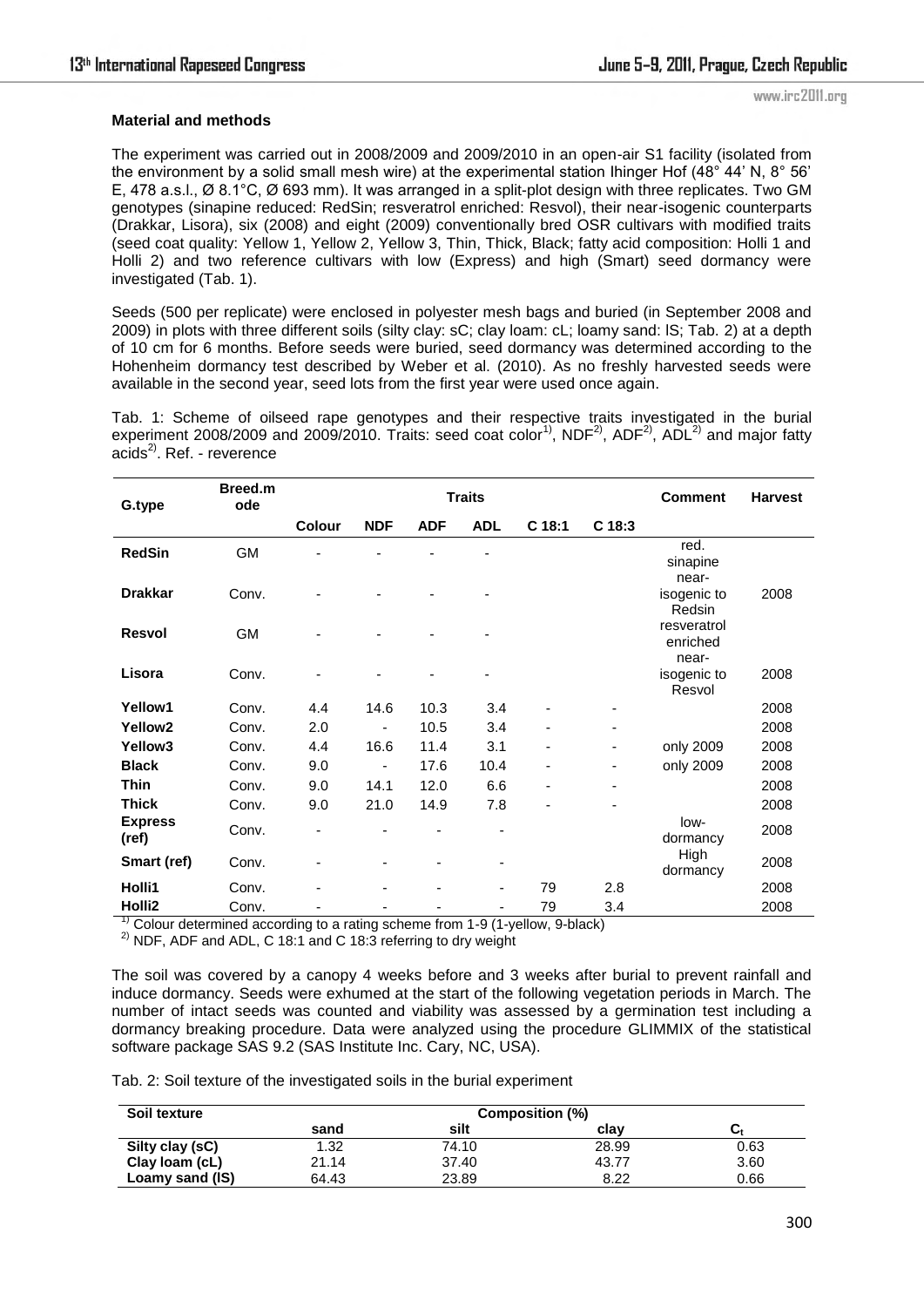### **Results and discussion**

Seed persistence was significantly influenced by genotype in both years and varied between 7 and 95 % in 2008/2009 (Fig. 1). Lowest seed persistence (6.9 %) was observed for the yellow coated cultivar "Yellow 1". Cultivar "Thick" with a high crude fiber content in the seed coat showed a high persistence rate, comparable to the reference for high dormancy "Smart" (92.2 % and 95.9 %, respectively). All other cultivars ranged between 40 % and 70 % seed persistence. Both GM genotypes showed comparable dormancy values of about 57 % and did not differ significantly from their near-isogenic counterparts.



Fig. 1: Seed persistence as percentage of viable seeds after burial over 6 months (from September 2008 and 2009 till March 2009 and 2010, respectively) in 10 cm soil depth. Genotypes in the same season assigned the same letter are not significantly different (p<0.05).

In the season 2008/2009, the level of secondary dormancy correlated well with seed persistence with a  $R<sup>2</sup>$  of 0.79, indicating that the genotypic dormancy level might have overlapped a possible effect of variation in seed attractiveness or aging of the novel-trait genotypes on seed persistence (Fig. 2).



Fig. 2: Correlation between genotype-specific secondary dormancy and seed persistence after 6 months burial at 10 cm soil depth in the seasons 2008/2009 and 2009/2010 (p<0.001).

Although dormancy of all cultivars was below 20 % (except cultivar Smart) in 2009/2010 due to aging during storage, seed persistence in the soil varied from 6 to 63 % (except cultivar Smart: 83 %; Fig. 1 and Fig. 2). Comparable to the 2008/2009 results, no significant differences between GM genotypes and their near-isogenic cultivars could be observed, suggesting that seed ingredients such as resveratrol and reduced sinapine have a negligible effect on seed persistence or dormancy. Notably,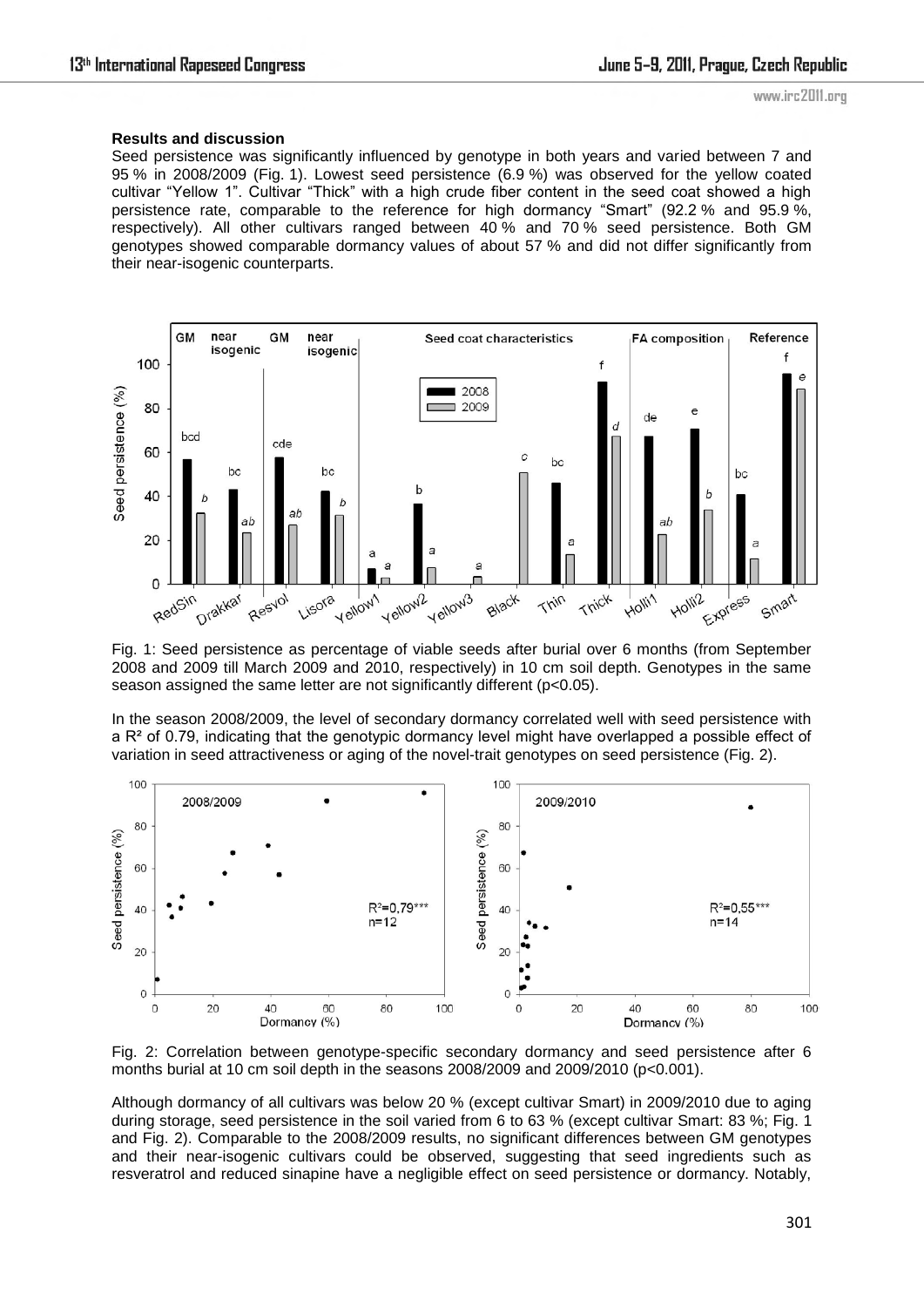www.irc2011.org

the thick-coated cultivar "Thick" with a dormancy of only 2 % exhibited seed persistence of 63 % (Fig. 1 and 2).

To better investigate the potential impact of seed coat characteristics (thickness and crude fiber content) on seed persistence, coefficients of determination between NDF, ADF, ADL and seed persistence were determined for selected cultivars (Tab. 3). There were positive correlations between NDF, ADF, ADL and seed persistence with R² values of 0.70 to 0.91. ADF and seed persistence correlated significantly in both years. The correlation between ADL and seed persistence was statistically significant in 2009. NDF and seed persistence did not significantly correlate in either year. In addition to a genotypic predisposition to secondary dormancy, seed coat characteristics may play a role in long term seed persistence in the soil and should therefore be further investigated.

Tab. 3: Correlation between crude fiber fractions and seed persistence in soil of oilseed rape seeds buried at 10 cm soil depth for 6 months.

| Correlations of crude fibre fractions $\times$ seed persistence (SP) |                |                      |              |               |                |                    |  |  |
|----------------------------------------------------------------------|----------------|----------------------|--------------|---------------|----------------|--------------------|--|--|
|                                                                      | <b>NDFXSP</b>  |                      | ADFXSP       |               | ADL×SP         |                    |  |  |
|                                                                      | $\mathsf{D}^2$ |                      | $R^2$        |               | R <sup>2</sup> |                    |  |  |
| 2008/2009                                                            | $0.73$ (n=3)   | $0.35^{ns}$          | $0.91(n=4)$  | $0.05*$       | $0.76$ (n=4)   | 0.13 <sup>ns</sup> |  |  |
| 2009/2010                                                            | $0.80(n=6)$    | $0.11^{\mathsf{ns}}$ | $0.75$ (n=6) | $0.03^{\ast}$ | $0.70$ (n=6)   | $0.04*$            |  |  |

NDF neutral-detergent fibre, ADF acid-detergent fibre; ADL acid-detergent lignin

Soil texture had a significant impact on seed persistence in both seasons (Fig. 4). A significantly smaller number of seeds persisted in lS (2008/2009: 41 %; 2009/2010: 8 %) as compared to sC (2008/2009: 66 %; 2009/2010: 33 %) and cL (2008/2009: 64 %; 2009/2010: 45 %). Soil environmental conditions specific to soil texture, such as temperature and humidity, may have accounted for differing conditions for maintaining or breaking dormancy.



Fig. 4: Seed persistence (percentage of viable seeds after burial of 500 seeds over 6 months in 10 cm soil depth) in three different soils (IS - loamy sand; cL - clay loam, IS) in the experimental seasons 2008/2009 and 2009/2010. Treatments assigned the same letter are not significantly different. Error bars = standard error.

The probability of seed persistence and emergence of volunteers is mainly influenced by the genotypic predisposition to secondary dormancy but may also be an effect of genotypic seed coat characteristics and soil texture. This must be considered if volunteers are to be avoided.